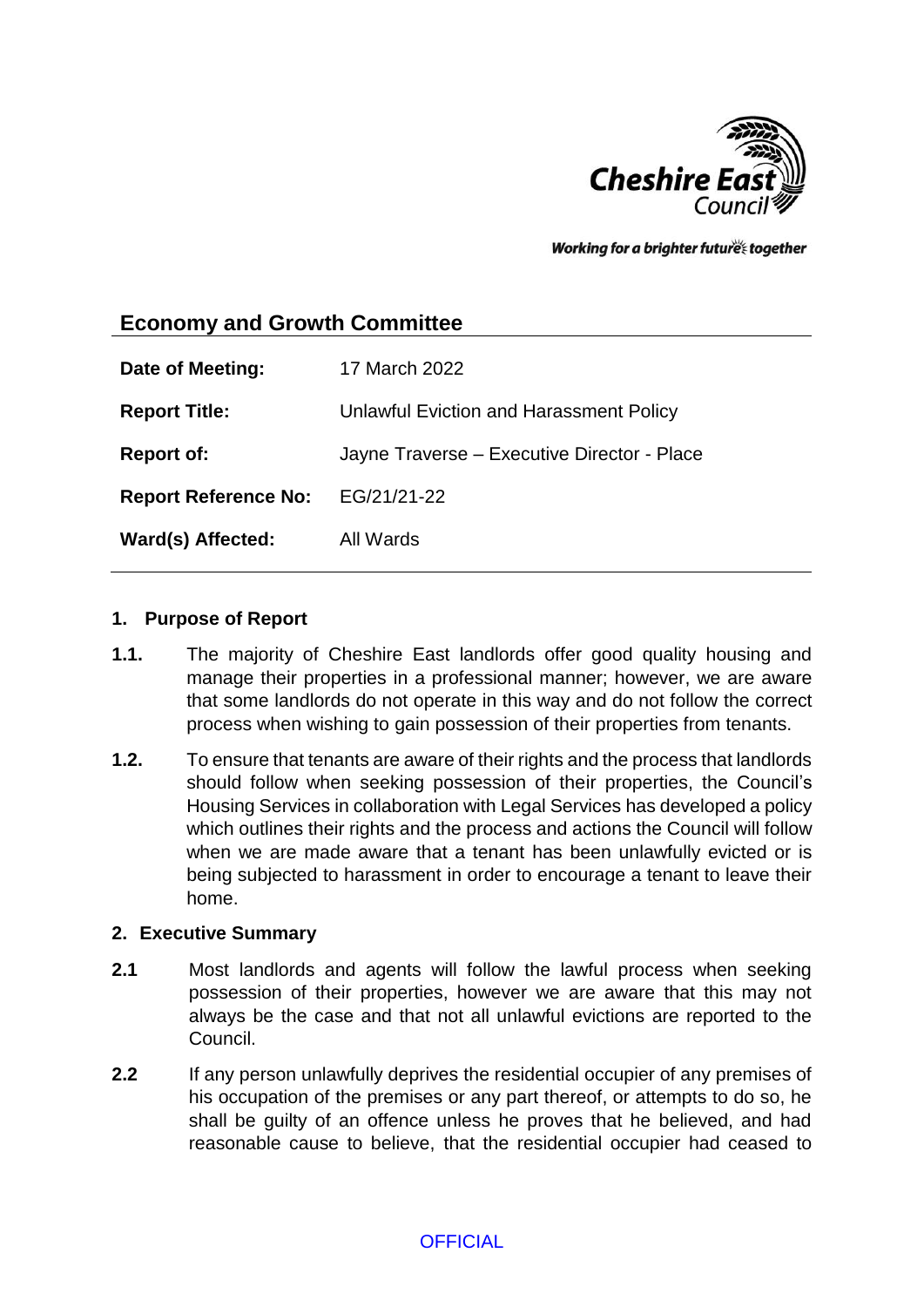reside in the premises under the Protection from Eviction Act 1977 section1  $(2).$ 

- **2.3** In order to ensure that our residents know their legal rights and the support they can access if they are or are threatened with eviction, Housing Services in collaboration with Legal Services have developed an Unlawful Eviction and Harassment Policy.
- **2.4** The purpose of the policy is to identify and ensure a prompt, clear, and coordinated response by the Council, in partnership with its customers, landlords, and partner agencies to deal with allegations of harassment and unlawful eviction.
- **2.5** The policy is presented in sections covering:
	- An overview of the strategic context and the current position.
	- An explanation of Harassment and Unlawful eviction.
	- The enforcement approach to be taken by the Council.
	- Roles and responsibilities.

## **3. Recommendations**

- **3.1.** Committee are recommended:
- **3.2.** To approve the Unlawful Eviction and Harassment Policy (Appendix 1).
- **3.3.** To authorise the Director of Growth and Enterprise, in consultation with the Chair of the Economy and Growth Committee, to make further amendments to the Policy to ensure ongoing compliance with the law and guidance from the Government.

## **4. Reasons for Recommendations**

- **4.1.** The Council's Corporate Plan 2021-25 sets out our vision for a more open, fairer, greener Cheshire East. The plan also sets out priorities under the three broad aims including "a great place for people to live, work and visit", and the Unlawful Eviction and Harassment policy links to the action to "enable access to well designed, affordable and safe homes for all our residents"
- **4.2.** There are a number of key priorities which are highlighted within both the Housing Strategy 2018-2023 and the Homelessness and Rough Sleeping Strategy 2021-2025 which include challenging poor quality housing in the private rented sector, targeting of the worst management and poorest housing standards, as well as promoting the responsibilities of landlords.
- **4.3.** Preventing homelessness is a key priority and to ensure that our residents are fully informed of their legal rights we have produced the Unlawful Eviction and Harassment Policy, which sets out their rights but also what actions the Council will take against those who do not follow the legal process. We wish

# **OFFICIAL**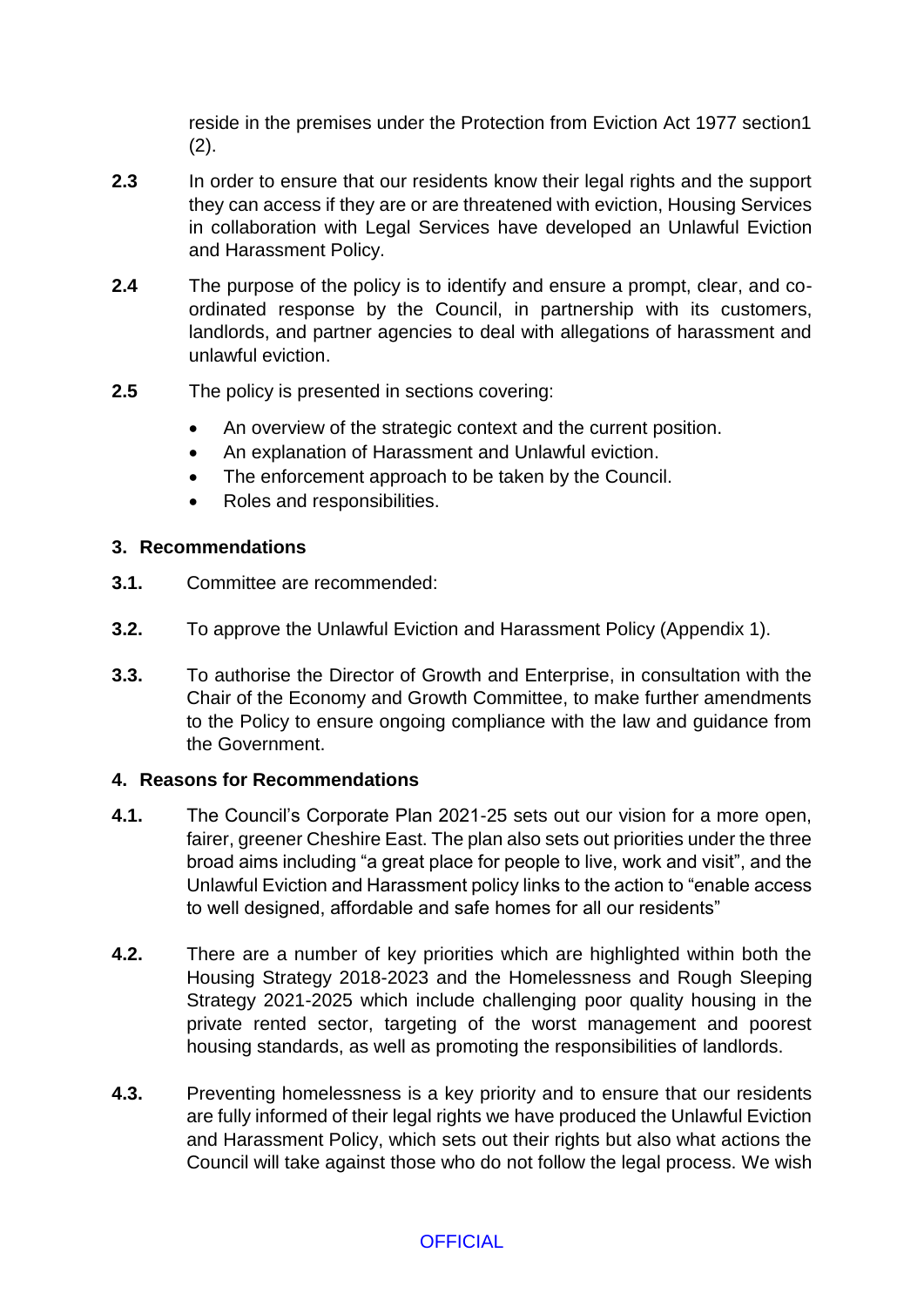to encourage more residents to report landlords and agents who try to repossess their properties by unlawful means, to highlight that this will not be tolerated.

## **5. Other Options Considered**

**5.1.** One option considered was the production of a procedure for staff to follow should they receive reports of unlawful eviction, however this would not be a public document and wouldn't demonstrate to the public and private landlords/agents that we have transparent, robust policies in place to support those facing eviction and the actions which the Council are prepared to take.

#### **5.2.**

| <b>Option</b>                                           | <b>Impact</b>                                                                                                                                                      | <b>Risk</b>                                                                                                                      |
|---------------------------------------------------------|--------------------------------------------------------------------------------------------------------------------------------------------------------------------|----------------------------------------------------------------------------------------------------------------------------------|
| Do nothing                                              | We continue to be<br>reactive to reports which<br>are few                                                                                                          | Increase in hidden<br>homelessness, as<br>tenants do not seek<br>support from the<br>Council and unlawful<br>practices continue. |
| <b>Committee not</b><br>approving the<br>recommendation | We continue to be<br>reactive to reports which<br>are few and develop a<br>procedural approach to<br>guide staff, but this<br>doesn't inform the<br>general public | Increase in hidden<br>homelessness, as<br>tenants do not seek<br>support from the<br>Council and unlawful<br>practices continue. |

# **6. Background**

- **6.1.** The Protection from Eviction Act 1977 (as amended by the Housing Act 1988) outlines what constitutes unlawful eviction and harassment of an occupier. Unlawful eviction occurs when a landlord or another person deprives a residential occupier of their occupation of the property without following the correct legal process. It is a criminal offence to unlawfully evict or harass a tenant.
- **6.2.** The Act outlines the legislation and actions in which a Council can take when a tenant approaches the Council for assistance. The Act has been used to formulate the Council's Unlawful Eviction and Harassment Policy.
- **6.3.** Government guidance advises tenants to approach their Local Council for support, stipulating that Councils have the power to start legal proceedings for offences of harassment and illegal eviction under the Protection from Eviction Act. Housing and Legal services need to work together in order to

## **OFFICIAL**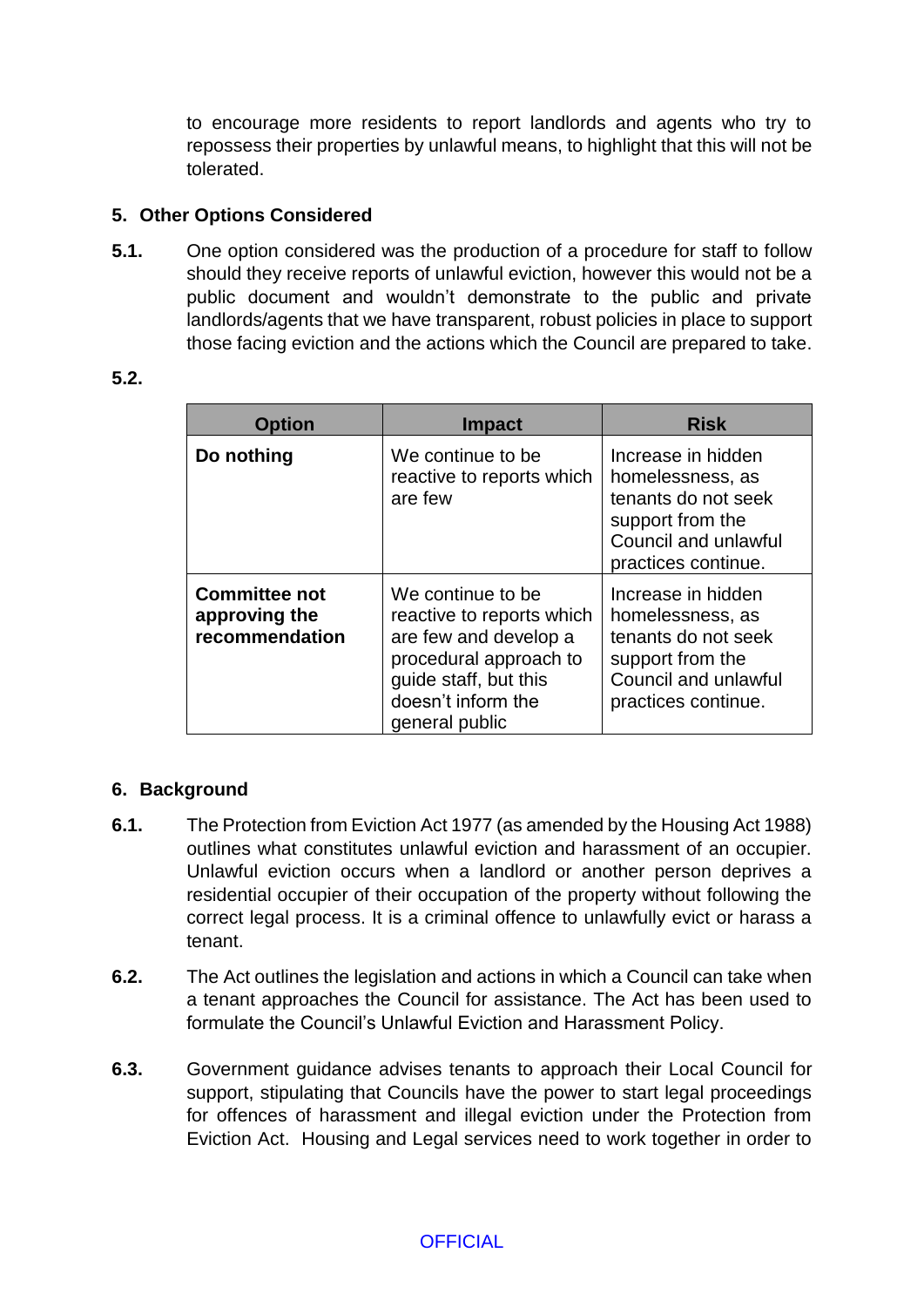be able to respond quickly to reports of unlawful eviction or harassment in order to take the most appropriate action.

- **6.4.** Within Cheshire East there are approximately 21,755 (12.2%) households living in the private rented sector, which is lower than the national figure of 19% ([https://assets.publishing.service.gov.uk](https://assets.publishing.service.gov.uk/)). The highest percentage is in Crewe Central (35.6%) and is significantly larger than most of the other wards, followed by Macclesfield Central (31.6%) and Crewe South (29/8%).
- **6.5.** Reports of unlawful eviction directly to the Council are low with only 9 tenants reporting to Housing Options that they had been unlawfully removed from their property during 2020/21. Whilst many of these reports did not warrant further action or were retracted by the tenants, we do not however feel that this level of reporting maybe a true representation of the number of unlawful evictions which are taking place across Cheshire East.
- **6.6.** Housing have received a number of anecdotal reports and in addition concerns have been raised by Ward Members, especially within Crewe Wards were there are a higher number of migrant workers residing, where unlawful eviction may go undetected due to non-reporting, and challenges such as literacy, language barriers, and a lack of awareness of the housing rights of non-UK nationals.
- **6.7.** One way in which to inform tenants of their legal rights is promotion and Housing in collaboration with Legal Services have produced a policy which outlines the legal rights of tenants and the actions which are available to the Council to pursue, should tenants be unlawfully evicted or are being subjected to harassment to encourage them to leave their homes.
- **6.8.** If Committee Members are minded to approve the policy it is our intention to promote this, utilising a number of forums including:
	- Social Media platforms
	- Press releases
	- Promoting the policy on Cheshire East website including providing translated copies.
	- Promotion through local networks including Landlord's forums, charitable organisations, and support groups
- **6.6** The Council will take a staged approach to enforcement wherever possible, to ensure solutions are initially sought through increased awareness, cooperation, mediation, and agreement. Where this is not successful, formal action will be necessary, which may ultimately lead to prosecution or other action. The following options where appropriate are available:
	- Mediation & negotiation
	- Formal Cautions
	- Prosecution
	- Support, and signpost tenants seeking a civil remedy to a housing solicitor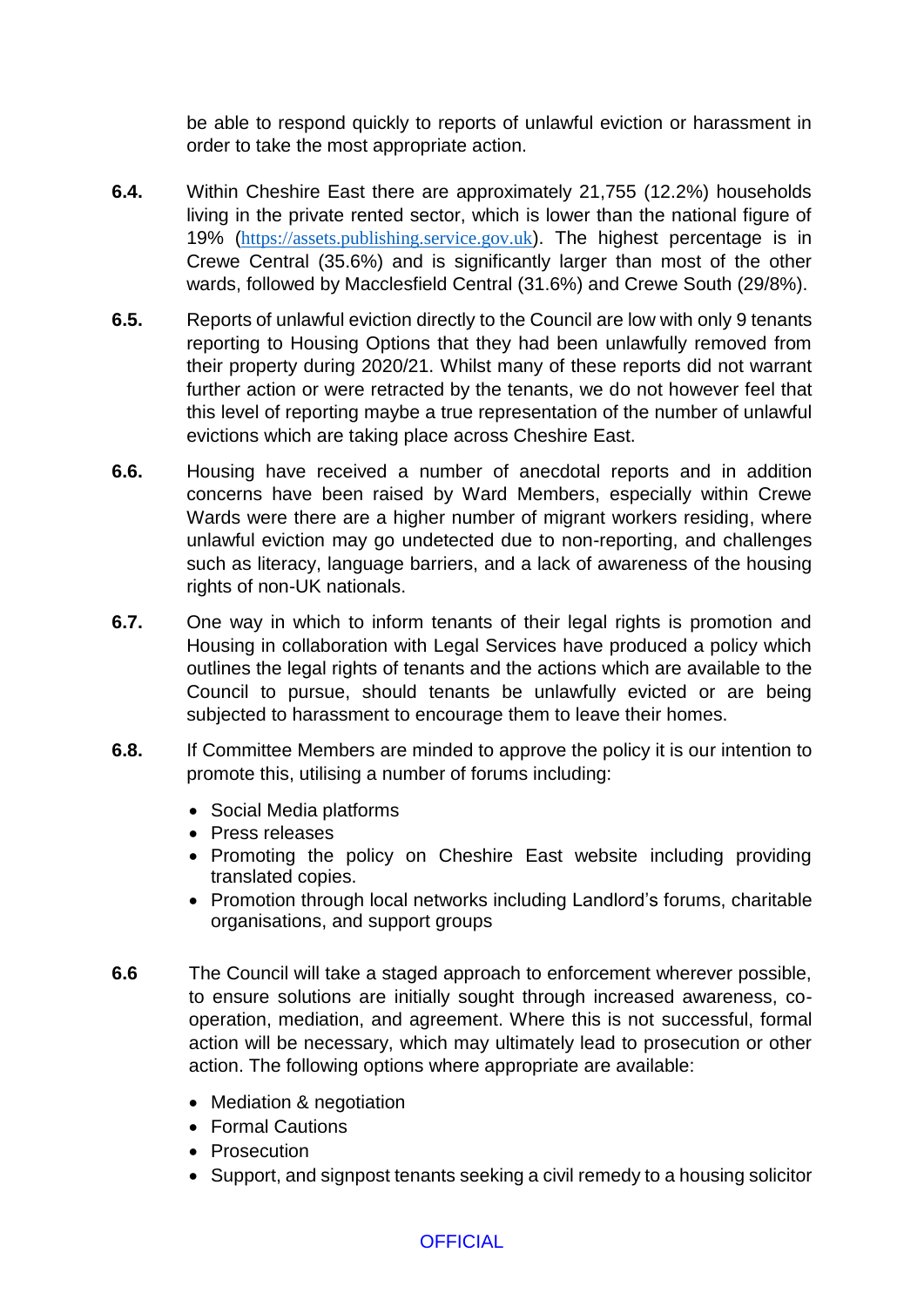# **7. Consultation and Engagement**

- **7.1.** The Unlawful Eviction and Harassment Policy will not be subject to public consultation due to the fact that it produced in line with legislation and therefore cannot be amended.
- **7.2.** There is no statutory requirement to have a policy in place, this is an approach which has been taken to enable the Council to inform landlords, agents and tenants of their legal rights and duties and the enforcement action which is available to the Council.
- **7.3.** Following the committee decision, a note will be circulated to all Members advising them of the implementation of the policy.

## **8. Implications**

## **8.1. Legal**

- **8.1.1.** There is no legal obligation to produce or adopt a policy on prosecution of unlawful evictions. The Council has a power to prosecute but not a duty and so is not bound to prosecute. Therefore, the legal implications of adopting this policy are few.
- **8.1.2.** However, having adopted a policy a failure to adhere to it without good reason may give rise to challenge either through the courts on public law grounds for example, or the Ombudsman on maladministration grounds.
- **8.1.3.** There are legal cost implications which are set out below. In the event of an unsuccessful prosecution the Council may be liable for the successful defendants' costs which will need to be met from Council budgets. This would be the case however, whether there was a policy in place or not.

## **8.2. Finance**

- **8.2.1.** Implementing the Unlawful Eviction and Harassment Policy will incur staff time but no additional costs. Staffing costs are already covered by base budgets within Housing.
- **8.2.2.** Court and Legal Services costs will be covered by Housing utilising their Homelessness Prevention funding to ensure that cost is not a barrier to action being taken.

## **8.3. Policy**

**8.3.1.** The introduction of the Unlawful Eviction and Harassment Policy will provide a very clear message that Cheshire East will not tolerate unlawful eviction and outline the support that our tenants can access if they are subjected to either unlawful eviction or harassment.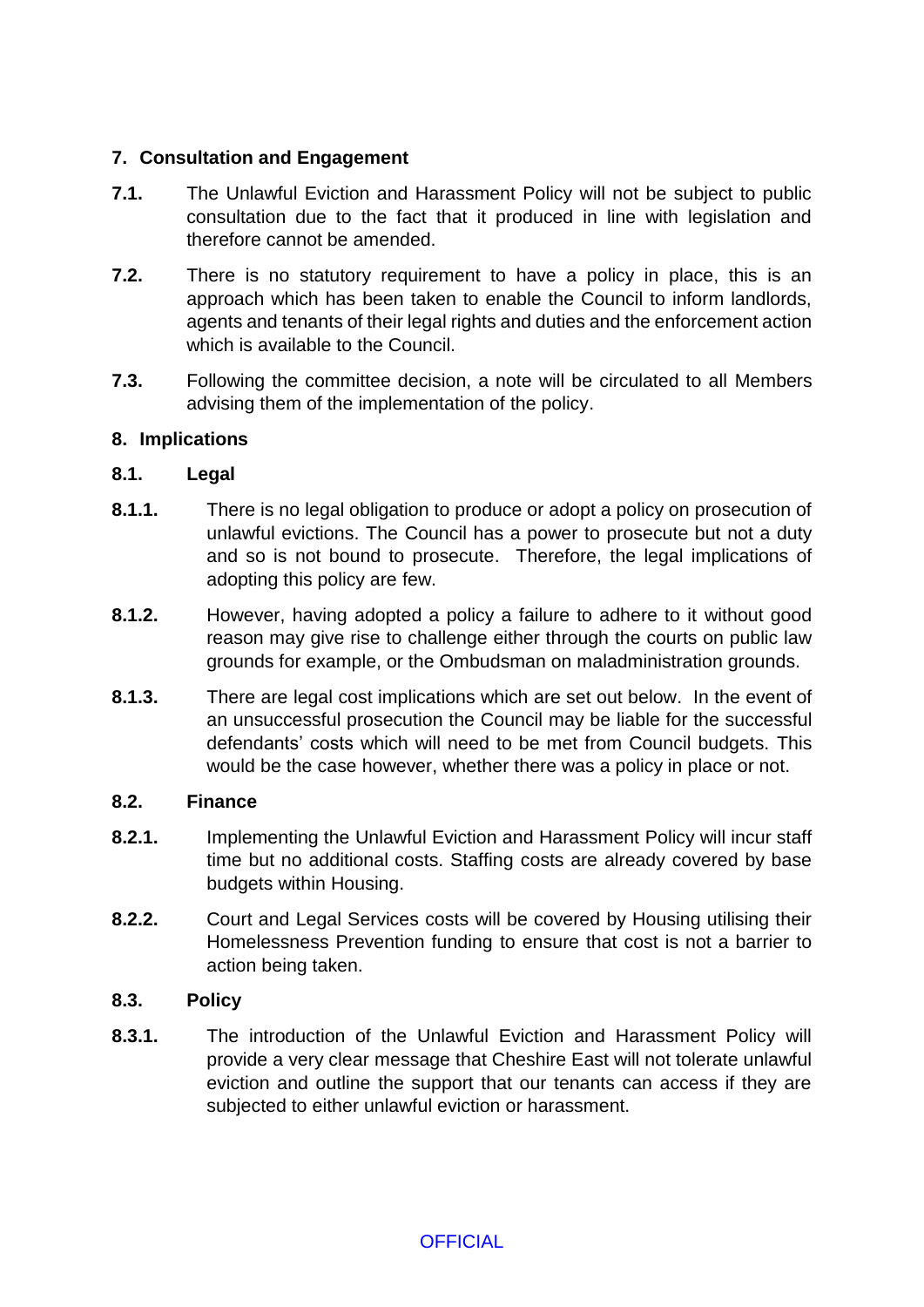## **8.4. Equality**

**8.4.1.** An Equality Impact Assessment has been completed during the process of developing the policy (Appendix 2) and it was recognised that improvements in the promotion of services amongst hard-to-reach groups and those with accessibility issues will increase access to services.

## **8.5. Human Resources**

**8.5.1.** There are no HR implications.

## **8.6. Risk Management**

**8.6.1.** Currently there are low levels of reports of unlawful eviction and harassment and this may be due to a lack of knowledge in relation to tenant rights. Through promotion we aim to highlight the fact that tenants can seek assistance from the Council, however this may result in increased demand. Staff have been therefore been trained to undertake investigations and interviews under caution and the process flowchart contained within the policy, explains the process that staff should follow.

# **8.7. Rural Communities**

**8.7.1.** This policy will support tenants residing in all neighbourhoods in Cheshire East, including rural communities.

# **8.8. Children and Young People/Cared for Children**

**8.8.1.** This Policy will protect the health and wellbeing of children and young people living in the private rented sector.

# **8.9. Public Health**

**8.9.1.** Homelessness is a major public health concern and is strongly associated with poor health and wellbeing. People experiencing homelessness are significantly more likely to experience mental and physical health problem(s), while also often struggling to access health services. The impacts on children can be particularly traumatic and long-lasting, severely affecting life chances through adverse effects on their development, education and health. Any policy that prevents homelessness wherever possible is a valuable public health intervention.

# **8.10. Climate Change**

**8.10.1.** This policy in isolation will not have an impact on climate change, however it will assist us to identify properties which may be in breach of other Housing Enforcement policies for example enforcement of minimum energy efficiency standards which will then improve the thermal comfort of homes, lowers fuel costs for residents and reduces carbon emissions